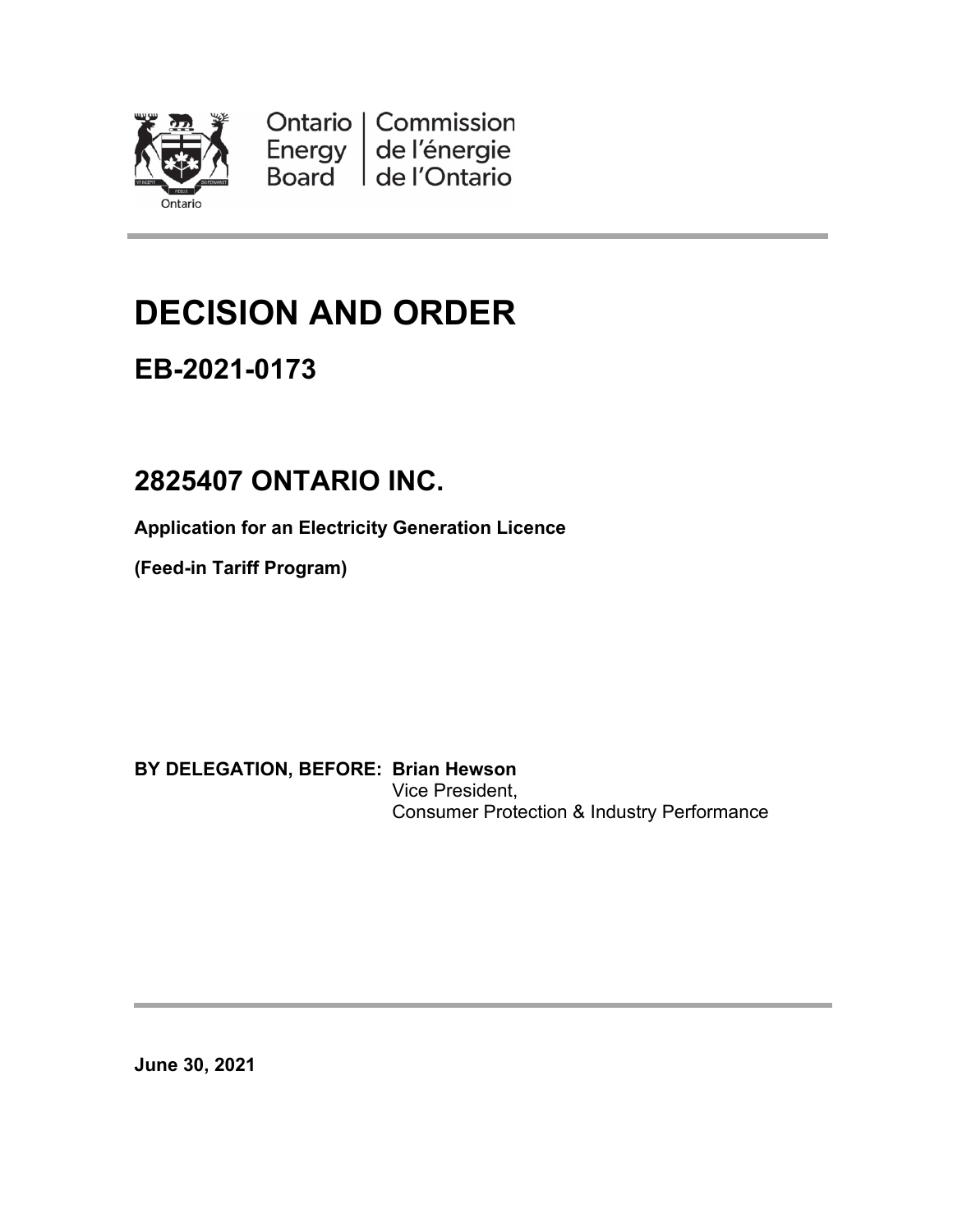#### **DECISION AND ORDER**

On May 26, 2021, 2825407 Ontario Inc. filed an application with the Ontario Energy Board (OEB) under section 60 of the *Ontario Energy Board Act, 1998* (OEB Act) for an electricity generation licence as a Feed-in Tariff (FIT) program participant.

This Decision and Order is being issued by Delegated Authority, without a hearing pursuant to section 6(4) of the OEB Act.

The applicant intends to acquire, own and operate the 0.8 MW Magnum Wind Energy generation facility located in Zurich, Ontario. The subject facility is currently owned and operated by Magnum Wind Energy Inc. (EG-2008-0353) under a FIT contract with the Independent Electricity System Operator (IESO).

After the completion of the commercial transaction between Magnum Wind Energy Inc. and the applicant, the FIT contact will be assigned to 2825407 Ontario Inc. The applicant submitted that the IESO has been notified of the sale of the generation facility and will transfer the contract to 2825407 Ontario Inc. upon the closing of the commercial transaction. For the related FIT contract to be transferred to 2825407 Ontario Inc., the IESO requires a confirmation of the OEB's approval of the licence application filed by the applicant. To allow completion of the transaction in an orderly fashion, the OEB's approval of the generation licence is made conditional on the IESO's assignment of the FIT contract to 2825407 Ontario Inc.

The OEB finds that the application should be granted and that issuing the licence to the applicant is in the public interest. However, as the commercial transaction to purchase the subject generation facility has not yet been finalized, and given the FIT contract has not yet been assigned, the OEB's Decision and Order shall not take effect until the applicant files written evidence with the OEB confirming the closing of the transaction and assignment of the FIT contract by the IESO to 2825407 Ontario Inc. Concurrently with the issuance of the licence to 2825407 Ontario Inc., the licence EG-2008-0353 issued to the existing owner and operator of the generation facility, Magnum Wind Energy Inc., will be cancelled.

### **IT IS ORDERED THAT:**

1. The application by 2825407 Ontario Inc. for an electricity generation licence is granted.